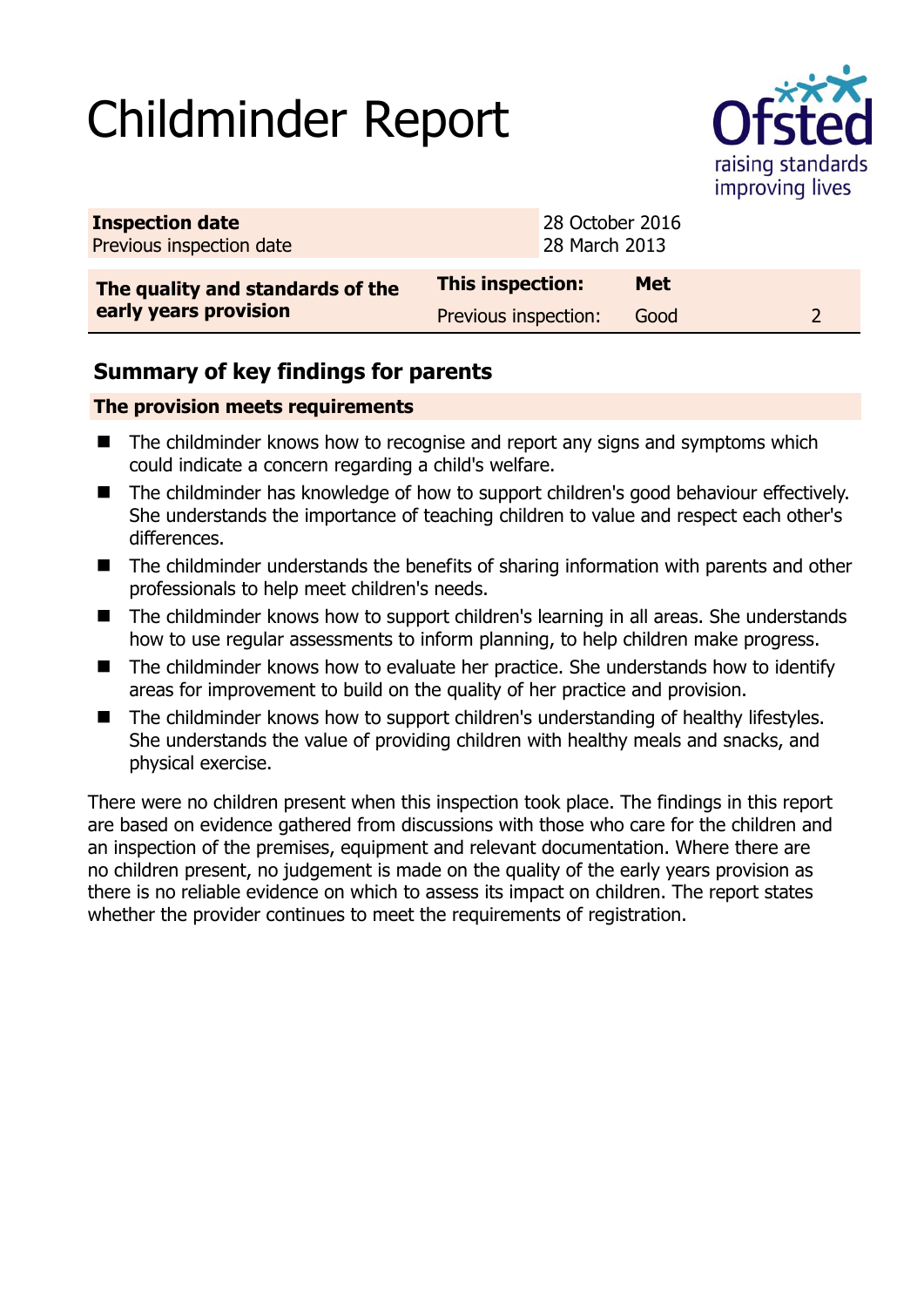### **Inspection activities**

- $\blacksquare$  The inspector viewed the premises with the childminder.
- The inspector sampled some documentation, including evidence of suitability checks.
- The inspector discussed with the childminder how she would plan for and assess children's progress.
- The inspector spoke with the childminder to assess her understanding of her responsibilities to meet requirements.

#### **Inspector**

Jennifer Beckles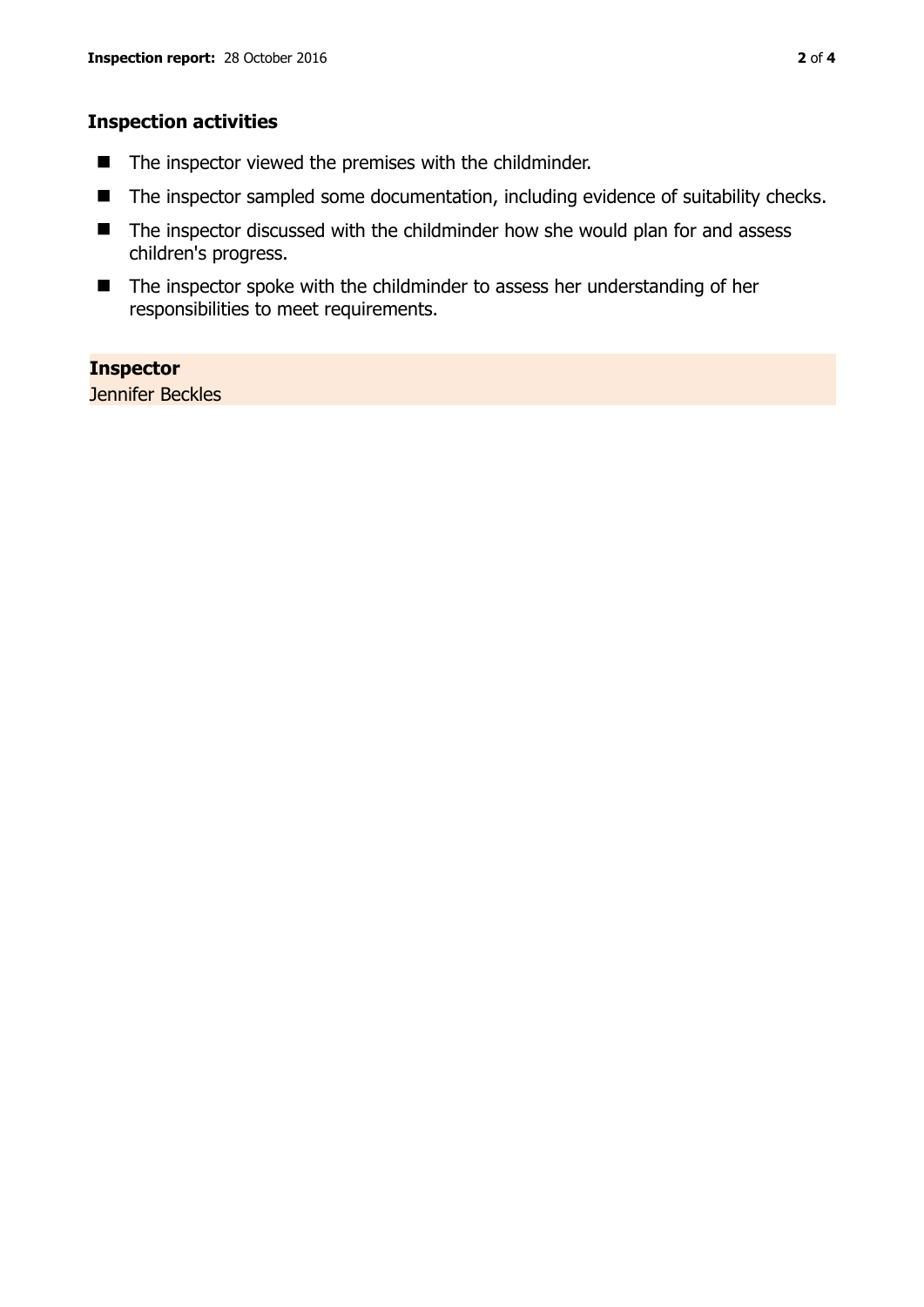## **Setting details**

| Unique reference number       | EY392743                                                                             |
|-------------------------------|--------------------------------------------------------------------------------------|
| <b>Local authority</b>        | Wandsworth                                                                           |
| <b>Inspection number</b>      | 1062271                                                                              |
| <b>Type of provision</b>      | Childminder                                                                          |
| Day care type                 | Childminder                                                                          |
| <b>Registers</b>              | Early Years Register, Compulsory Childcare<br>Register, Voluntary Childcare Register |
| Age range of children         | $0 - 8$                                                                              |
| <b>Total number of places</b> | 6                                                                                    |
| Number of children on roll    | 0                                                                                    |
| Name of registered person     |                                                                                      |
| Date of previous inspection   | 28 March 2013                                                                        |
| <b>Telephone number</b>       |                                                                                      |

The childminder registered in 2009. She lives in Roehampton, in the London Borough of Wandsworth. The childminder offers her service from Monday to Friday, from 6am to 7pm, all year round, except on public bank holidays. The childminder holds a relevant early years qualification at level 3. There were no children on roll at the time of the inspection.

This inspection was carried out by Ofsted under sections 49 and 50 of the Childcare Act 2006 on the quality and standards of provision that is registered on the Early Years Register. The registered person must ensure that this provision complies with the statutory framework for children's learning, development and care, known as the early years foundation stage.

Any complaints about the inspection or the report should be made following the procedures set out in the guidance 'Complaints procedure: raising concerns and making complaints about Ofsted', which is available from Ofsted's website: www.gov.uk/government/organisations/ofsted. If you would like Ofsted to send you a copy of the guidance, please telephone 0300 123 4234, or email enquiries@ofsted.gov.uk.